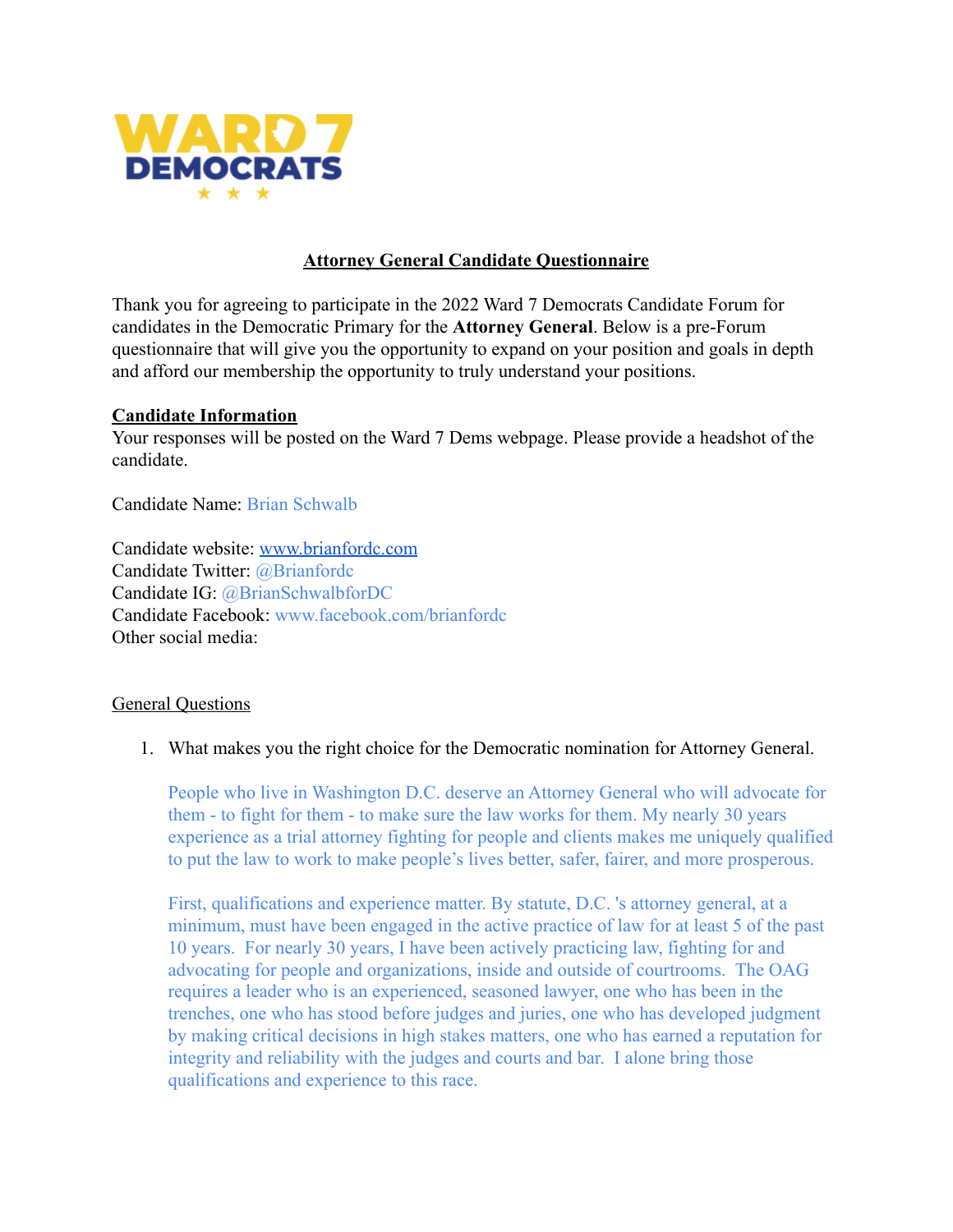Second, leadership matters. The critically important work that the OAG does for D.C. residents is done by a team of incredibly talented professionals, many of whom could work at any private law firm or company in the country. I know what it takes to motivate and energize talented legal professionals and lawyers. I have extensive experience recruiting, training, retaining, mentoring and promoting legal professionals. And, talented legal professionals respect and want to work for a leader who has walked in their shoes, who knows the hours of hard work it takes to build and try a case, to stand before a jury, to argue to a court of appeals. I have a track record of law firm leadership, first as our firmwide Vice Chairman (from 2012 through 2016 – 9 offices and more than 1000 employees), and then as the partner in charge of our D.C. office (2016 to present –more than 600 professionals, including more than 315 lawyers). I am the only candidate who brings that leadership experience.

Finally, independence matters. I'm not a professional politician. I'm a first-time candidate. I am also a Fair Election Candidate. I bring a different perspective and I am beholden to no one. Because I'm not a politician, I'm going to make decisions based on the facts and the law, not because I am running for office. That's not always going to be what's most popular. That's not always going to be what people in power or who prefer the status quo want. But at the end of the day, being an effective Attorney General is not about being popular – it's about the fair, impartial, aggressive enforcement of the laws and fighting for what's right – and I am uniquely able to do that for our City.

2. An elected Attorney General is still relatively new to the District of Columbia. What steps would you take to continue the work of Mr. Racine in publicizing the office? What would you do differently?

Karl Racine has done an excellent job advocating for the people of Washington D.C. as our first independently elected Attorney General, as well as expanding the profile of the OAG on a regional and national stage. As AG, I will expand the role the office plays, particularly in advocating for vulnerable and underserved residents who are being taken advantage of. In addition to protecting residents against slumlords, predatory lenders and scam artists, I would continue and expand the work of the OAG combating wage theft, advocating for affordable and safe housing, and reforming our juvenile justice system. I will also expand the OAG's presence and outreach to ensure that D.C. residents know what the OAG does, how they can effectively communicate with OAG and how OAG can assist them. Finally, I will continue to collaborate with State AGs across the country on important issues of civil rights, reproductive rights, voting rights, gun control, anti-competitive practices and the need to stand up against racism and hate, ensuring that D.C. remains a national thought leader on issues critical to our national democracy.

3. What steps would you take to ensure that the Office of the Attorney General is adequately equipped to provide legal advice to the Executive branch and to meet the needs of the residents of Ward 7?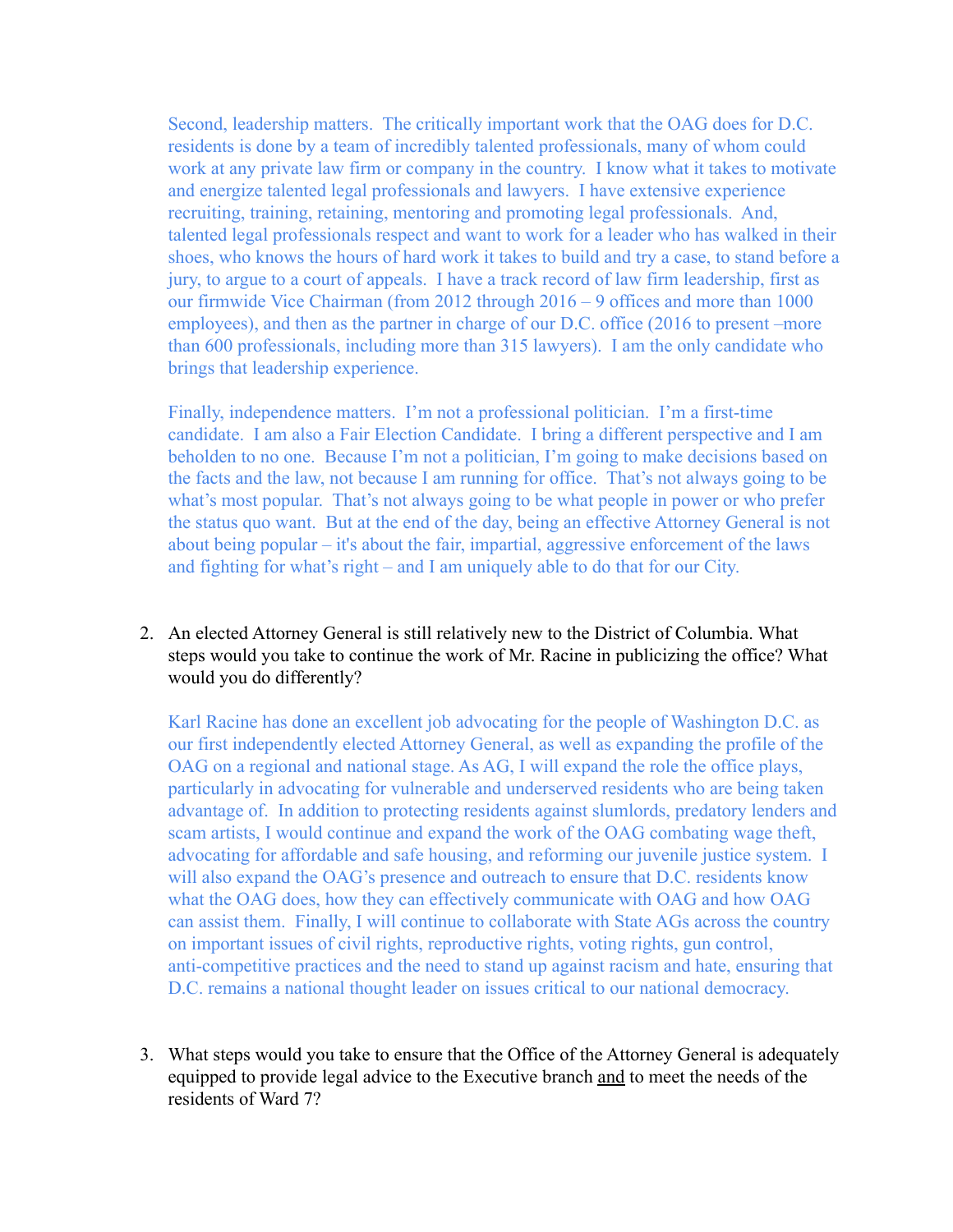The critically important work that the OAG does for D.C. residents is done through a team of talented, hard working, experienced and smart professionals. As a law firm leader, I know what it takes to recruit, train, retain, promote and motivate legal professionals, and as AG, I will ensure that D.C.'s OAG remains the premier public interest law firm in the country. I also know how to efficiently allocate resources, and if necessary, will make the case to the City Council for additional funding to support OAG initiatives that expand the ways the OAG advocates for people who live everywhere in D.C., including Ward 7. I believe that in providing sound, constructive, practical legal advice to the Executive branch, and by being an independent AG that holds the Executive branch accountable, the OAG under my leadership will enhance the effectiveness of the City's agencies in serving the needs of all D.C. citizens.

## 4. How would you as the Attorney General restore confidence in government with communities that have lost faith in the ability of the government to solve problems?

The people of the District of Columbia deserve a government that works, that solves problems and that achieves concrete results. I am not a career politician. Rather, I have spent my professional career working to ensure that the people and organizations that I represent achieve their objectives. Results matter. Effective use of the law is measured by achieving practical results. One of the reasons it is so important to have an independently elected Attorney General is to create a structural mechanism within our government to ensure that our City's elected officials and agencies do their jobs. Through collaboration, counsel, hard work and, when necessary, holding our government accountable for delivering results, the OAG can rebuild faith and trust that the government can work to make people's lives better, safer and more prosperous.

### Economic Development and Housing

1. Ward 7 hosts a disproportionately high percentage of vacant and dilapidated buildings and vacant lots. Do you believe the Office of the Attorney General can use its powers to address this issue? Is it possible to do so without inadvertently depriving middle income families of a rare asset?

The Department of Consumer and Regulatory Affairs (DCRA) enforces the City's Housing Code, which covers abandoned, vacant and blighted properties. However, where there are concerns of criminal activity occurring at or around such properties (e.g. selling drugs, illegal guns, prostitution), I will ensure that the OAG's Public Advocacy Division (PAD) aggressively pursues legal actions, including common law claims for public nuisance, against the property owners so as to ameliorate the adverse impact such criminal activity has on the quality of life for neighbors living near such properties. Even where criminal activity is not occurring, I will ensure clear lines of communication and collaboration with DCRA and its investigators to ensure such abandoned, vacant or blighted properties are appropriately addressed.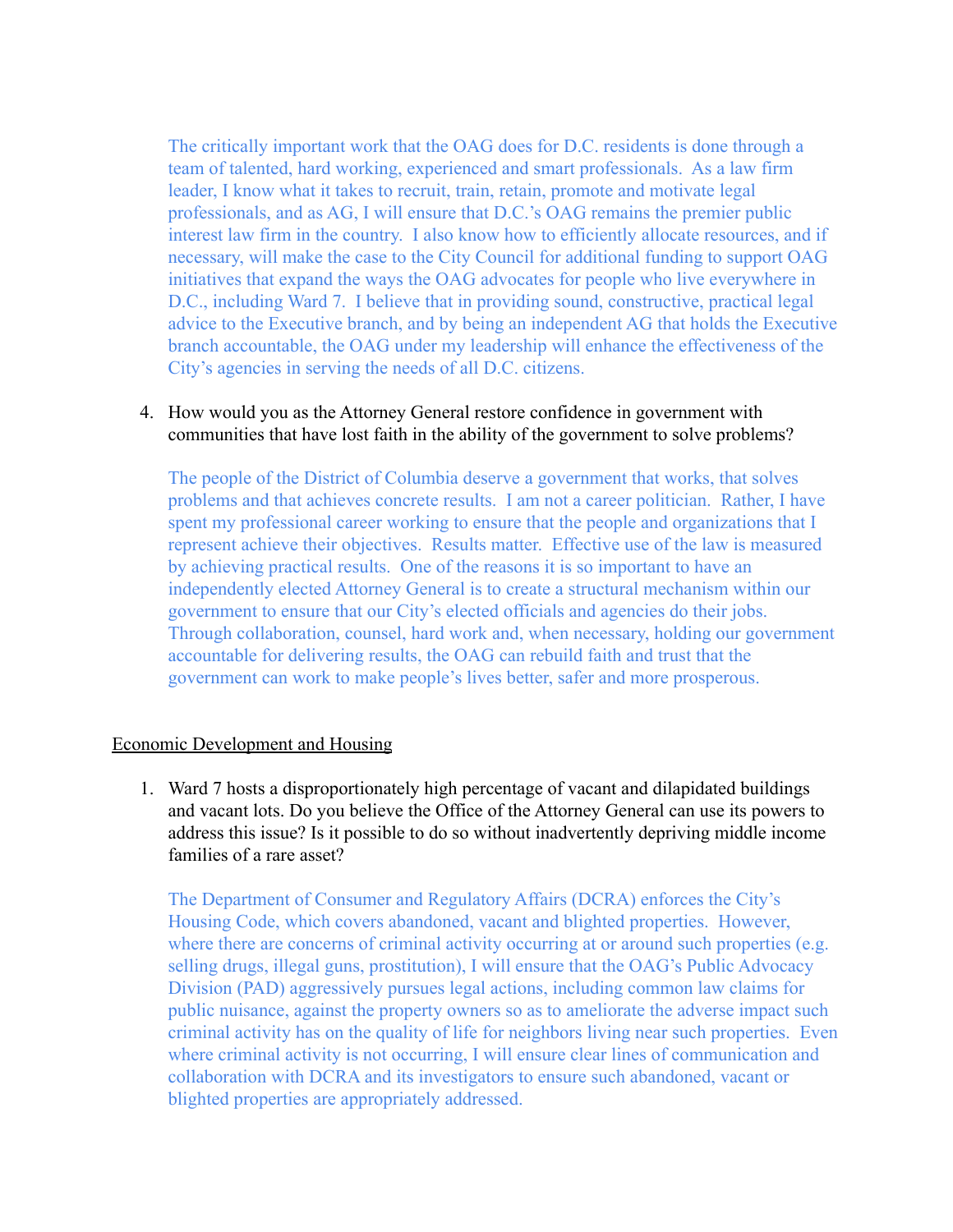### Public Safety

1. The District of Columbia is experiencing a general decline in crime, but a spike in murder. What would you identify as the core causes of this spike and what can the Attorney General do to stop the increase and address the root causes?

There is a difference between being "smart on crime" and being "tough on crime." As Attorney General, I intend to have a comprehensive strategy that is evidence-based and that focuses on addressing root causes of criminal behavior. Developing effective strategies to address crime requires an evidence-based understanding of "why" particular behavior is occurring. Another part of that comprehensive strategy is to collaborate with MPD to identify high-risk youth who are repeat offenders, and to partner with MPD during investigations to ensure successful prosecutions based on admissible and constitutionally obtained evidence. I also plan to work with the U.S. Attorney's Office and neighboring jurisdictions in Maryland and Virginia to share information and to collaborate on effective prosecution strategies for offenders who cross jurisdictional lines.

I do not believe we make our City safer by arresting and locking away youthful criminal offenders, nor do I believe we can arrest and prosecute our way out of crime problems. To be sure, when young people commit violent crimes, particularly with guns and particularly repeat offenders, they need to be held swiftly and strictly accountable, including when appropriate through commitment to the Department of Youth Rehabilitation Services (DYRS). Some violent youthful offenders need to be kept from harming others while also being provided with the resources and training they need to get back on track. As AG, I will work to enhance communications with DYRS, which has exclusive control over detention status and services provided to detained youth so as to more effectively address recidivism, keep kids from coming back into the criminal justice system, and keep our communities safe.

I also would continue the OAG's commitment to ensuring that victims' voices are heard by expanding the Restorative Justice Program into a broader set of criminal cases. Given the confidential nature of the juvenile criminal justice system, restorative justice is one of the ways victims of crimes can have an opportunity to have their voices heard and to be a part of the process.

Finally, we need to be careful about understanding what data and statistics actually show. Current MPD data does not actually support the conclusion that there has been an uptick in juvenile violent crime, although it does appear that carjacking by young offenders has increased. Even that data, however, does not support a conclusion that the majority of carjackings are being committed by juvenile repeat offenders. I am committed to reducing the number of carjackings in D.C., whether committed by young people or adults, including through close collaboration with law enforcement in adjacent jurisdictions, as well as with the U.S. Attorney's Office.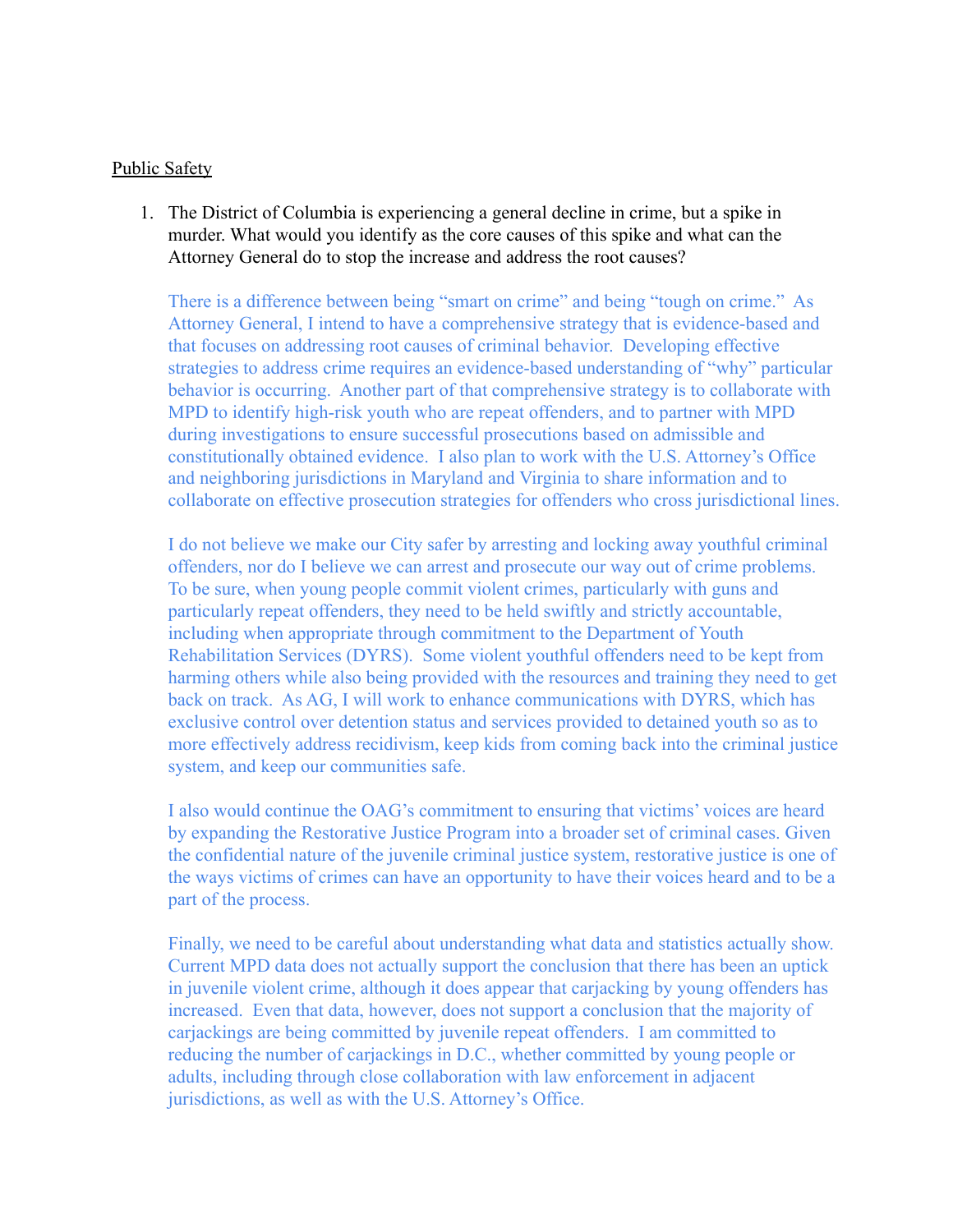## 2. How do you plan to work cooperatively with the Chief of Police and the Executive?

The OAG represents the MPD and its many officers who work tirelessly and selflessly, often short-staffed, to keep our City safe. As counsel to MPD, OAG has an opportunity to collaborate, share data and focus on best practices so that MPD, like all of the City's agencies, consistently improves its ability to serve the residents of D.C. I intend to focus on maintaining a healthy, constructive attorney-client relationship with all D.C. agencies, including MPD.

Too often police officers are called as first responders to crises which they are not adequately trained to address and which could be better addressed with mental health or substance abuse professionals or with other social services resources. As Attorney General, I will advocate for co-response teams that can support MPD with appropriate intervention strategies that protect both District residents and police officers. While recognizing the important role police should play in enhancing public safety, I am a proponent of transparent, evidence-based policing, i.e. requiring MPD to gather and share data that bears on both the lawfulness and the effectiveness of its policies and practices.

Currently, MPD is required to collect and publish data on pedestrian and traffic stops, the most routine types of law enforcement interactions that District residents experience, particularly in Black and Brown communities. While MPD is providing data, it can be provided in a more consistent, easy to understand way. MPD also should expand its data collection and publication practices to include data on arrests, protective pat-downs, searches, and uses of force. Such data will not only allow the community to have a better understanding of whether MPD officers are carrying out their duties lawfully, but also whether certain strategies are effective in addressing serious crime. MPD's legitimacy in the eyes of all residents will be enhanced by doing so.

It is also critical that law enforcement agencies continue to prioritize de-escalation, non-lethal and less-lethal tactics, and undergo regular implicit bias training. I support educating officers about the communities they work in and serve. Such training is not at odds with officer safety. To the contrary, it fosters officer safety by giving officers the knowledge they need to police effectively. Police officers should be guardians, not warriors, and see themselves as public servants who understand and collaborate with the communities they are asked to protect. To that end, I also favor a national police misconduct database to strengthen MPD's ability to hire officers who haven't been disciplined or decertified in other jurisdictions.

3. Do you believe that the Attorney General should have a proactive role in expungement and sealing of records for residents of the District of Columbia? If so, describe that role. If not, explain why not.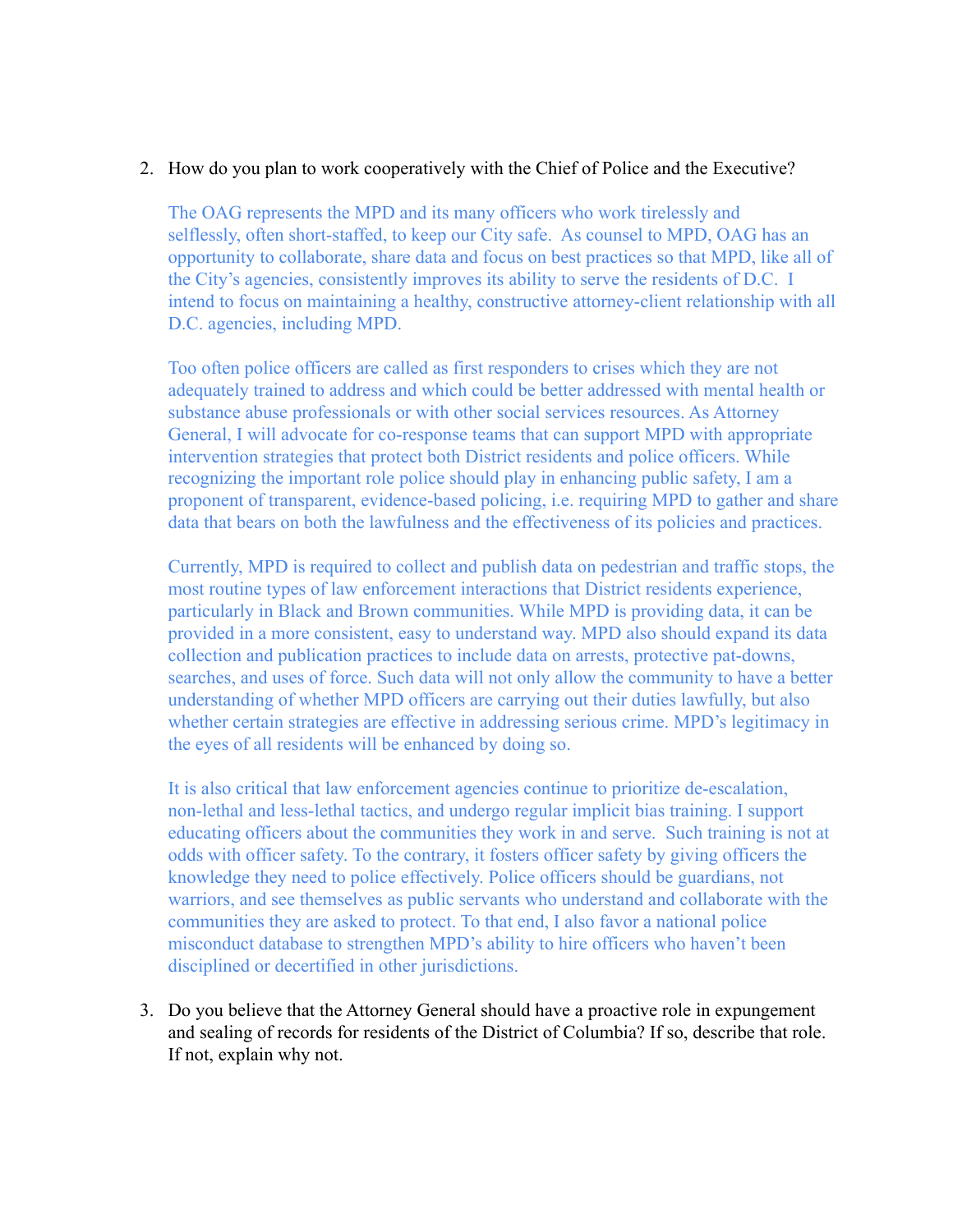In my nearly 30 years as a lawyer and leader in the D.C. community, I have seen the devastating and ongoing effects a criminal record can have on individuals after they have finished their sentences, including negative impacts on a person's ability to secure employment, housing, insurance and credit. I believe that once a person serves their time, he or she deserves a fair opportunity to participate fully in our society. The OAG can and should play a proactive role in helping seal or expunge the criminal records of returning citizens. I also believe the OAG should advocate for amending our current law to expand the nature of offenses eligible for sealing (additional felonies and all misdemeanors), including passage of the Second Chance Amendment Act of 2021 (which is currently stalled in committee at the City Council).

# 4. What programs would you create or modify to reduce recidivism and reintegrate Returning Citizens into our communities?

As noted above, I believe that after a person has completed his or her sentence, they deserve a fair chance to reintegrate into the community and a fair shot at leading an independent, productive, healthy life. Returning citizens, however, need support and resources to ensure that they transition successfully to independent living. Assistance with housing, obtaining a drivers license, workforce training is critical. Reentry programs should be understood as a critical piece of any criminal justice agenda because we must ensure that returning citizens have ample lawful and productive opportunities to support themselves. Among other things, I would look for expanded ways for returning citizens to find gainful employment within the D.C. government, including at OAG through the MORCA paralegal program at Georgetown.

### Jobs and Employment

1. What is your strategy to combat wage theft?

Combatting wage theft will be one of my top priorities as Attorney General. Employers who fail to pay their employees all of the wages, overtime and benefits they have earned, or who misclassify their employees as independent contractors, are enriching themselves on the backs of their workers. Early in my career, I was a trial attorney at the U.S. Department of Justice, and I cut my teeth trying tax cases where employers misclassified their employees to try to avoid paying employment taxes. I know how to build and try wage theft cases, and in my office, they will be handled aggressively. I will expand the work to address other practices that negatively impact workers, like labor trafficking and retaliation against often vulnerable workers who raise wage theft claims. I also know how important it is to work collaboratively with organized labor unions and community organizations to ensure that instances and evidence of wage theft are brought to the attention of the OAG so that impact cases can be filed and won.